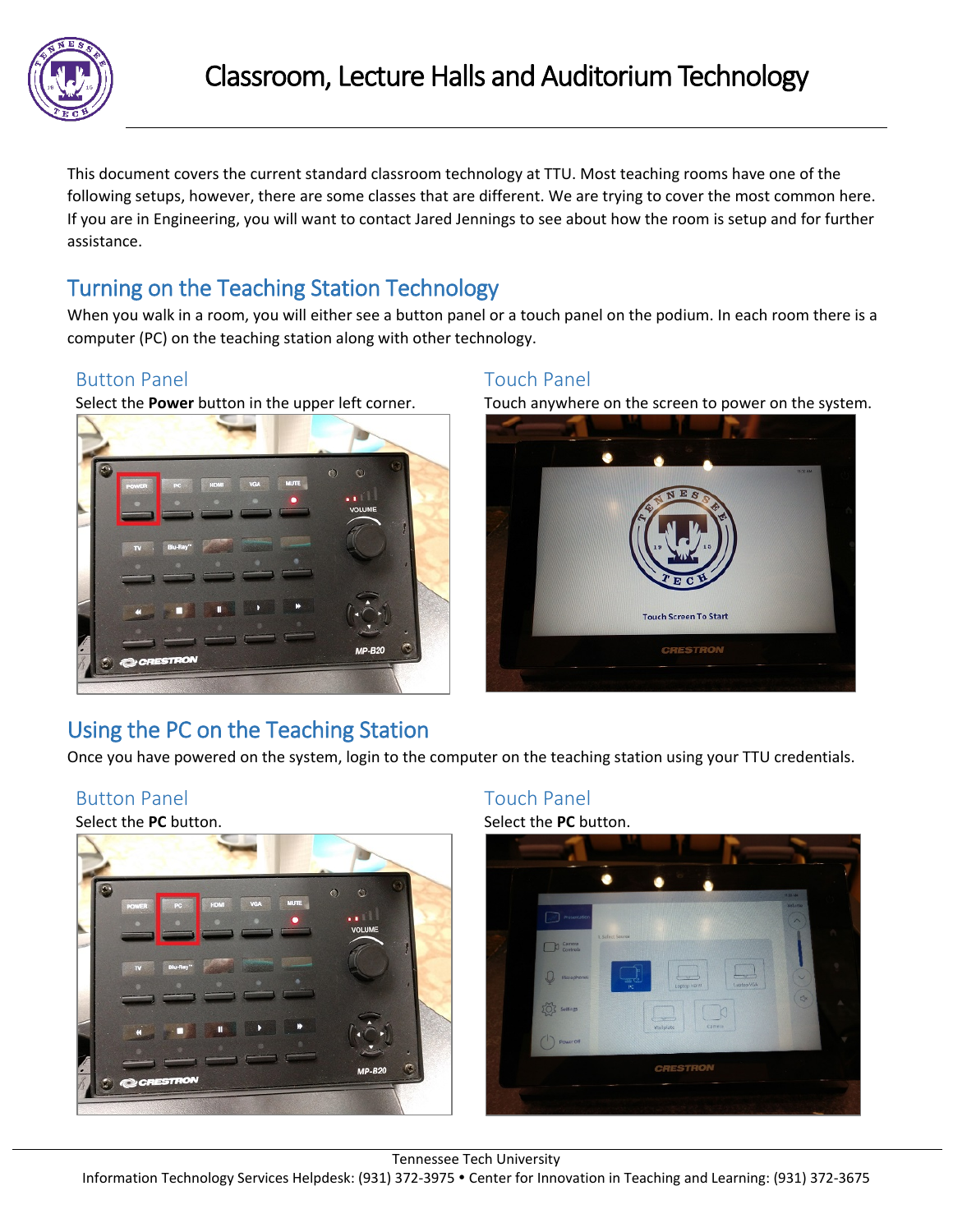## Using Your Laptop

If you would like to use your laptop to present, first, power on the system.

#### Connect your Laptop to the Docking Station

Select the connector cable from the Docking Station and connect it to your laptop. The cable is easy to spot because it has an adapter attached that can convert the USB-C connection to standard USB-3.0 ports for use with devices that don't have a free USB-C port.



#### Button Panel **Touch Panel** Touch Panel

Select the **HDMI** or **Laptop HDMI** button on the panel. Select the **Laptop HDMI** button



**NOTE:** The laptop button will be some combination of Laptop and/or HDMI on the different control panels.